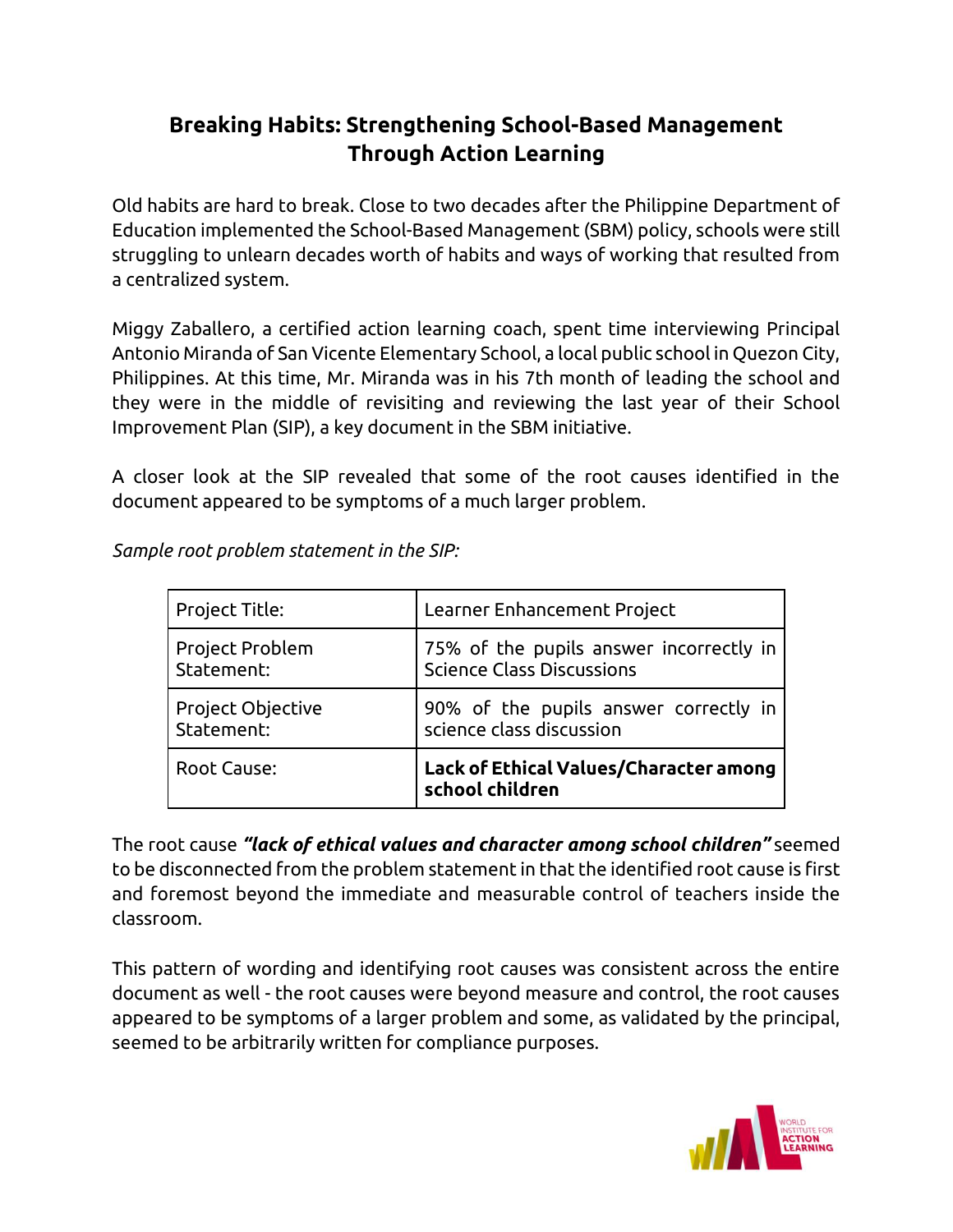As a result of this, the impact was that the projects implemented did little to solve the issues that were identified. The school's performance showed little to no signs of improvement in the 3 years that the SIP was in place.

Digging deeper into this, further interviews with Mr. Miranda unlocked the following insights:

- 1. For the entire school, only 5-6 out of more than 75 faculty members worked on creating the document. Coming from a centralized process, the teachers were used to following orders from higher ranked teachers and principals within the system.
- 2. There was a lack of accountability among key leaders in the school primarily at the Master Teacher level. Mr. Miranda observed that his teachers barely asked for help, resisted feedback when given, and did not approach each other. They were waiting for the Principal to give instructions that they will follow.

After the interviews, Miggy and Mr. Miranda agreed to explore the Action Learning process as a potential intervention to help his school.



The first step was to conduct two pre-sessions with Mr. Miranda and his Master Teachers. Across two sessions, 4 priority improvement areas were identified.

- 1. Lessen classroom distractions and disruptions
- 2. Increase involvement of parents and the community in the school

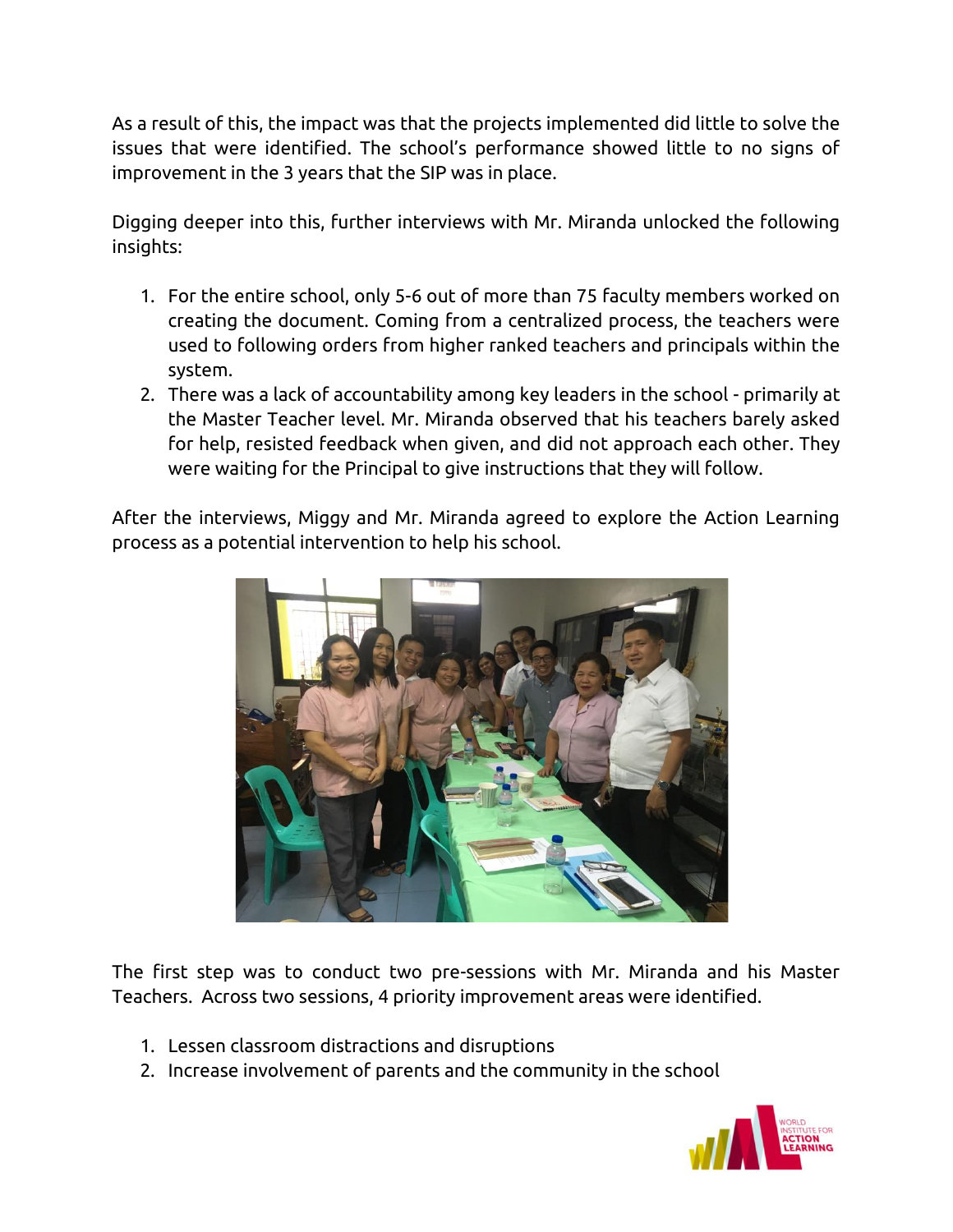- 3. Motivate teachers to pursue professional growth
- 4. Innovate teaching instruction across all grade levels in SVES

More than that, the old root causes in the SIP that were related to the strategic priorities were also reworded:

| <b>OLD</b><br>Priority<br>Improvement<br>Area       | <b>OLD</b> Root Cause stated in the SIP                                                                                                                                                                      | <b>NEW Root Cause</b>                                                                                                                                                                            |
|-----------------------------------------------------|--------------------------------------------------------------------------------------------------------------------------------------------------------------------------------------------------------------|--------------------------------------------------------------------------------------------------------------------------------------------------------------------------------------------------|
| Low Literacy                                        | 184 out of 460 or 40% of Grade 1<br>pupils are slow or non-readers. (+<br>30% of G2 and 20% of G3)                                                                                                           | There is a lack of academic<br>focus on literacy achievement<br>in the early grades.<br>There is little to no innovation<br>in the programs being<br>implemented to increase<br>literacy levels. |
| Low Numeracy                                        | Pupils are taught to memorize<br>rather than develop<br>understanding<br>Pupils are inattentive in class<br>Pupils did not take the subject<br>seriously                                                     | Teaching strategies are<br>outdated and are not learner-<br>centered.                                                                                                                            |
| Skills Training<br>on Teaching<br><b>Strategies</b> | Lack of instructional materials<br>provided/Teaching guides<br>Teachers preferences and coming<br>to school unprepared<br>Teachers refuse to attend<br>training and workshop or enroll in<br>graduate school | Teachers lack the motivation<br>to innovate, continuously<br>improve their performance and<br>seek professional growth.                                                                          |
| Teachers<br>attitude                                | Traditional way of teaching                                                                                                                                                                                  |                                                                                                                                                                                                  |

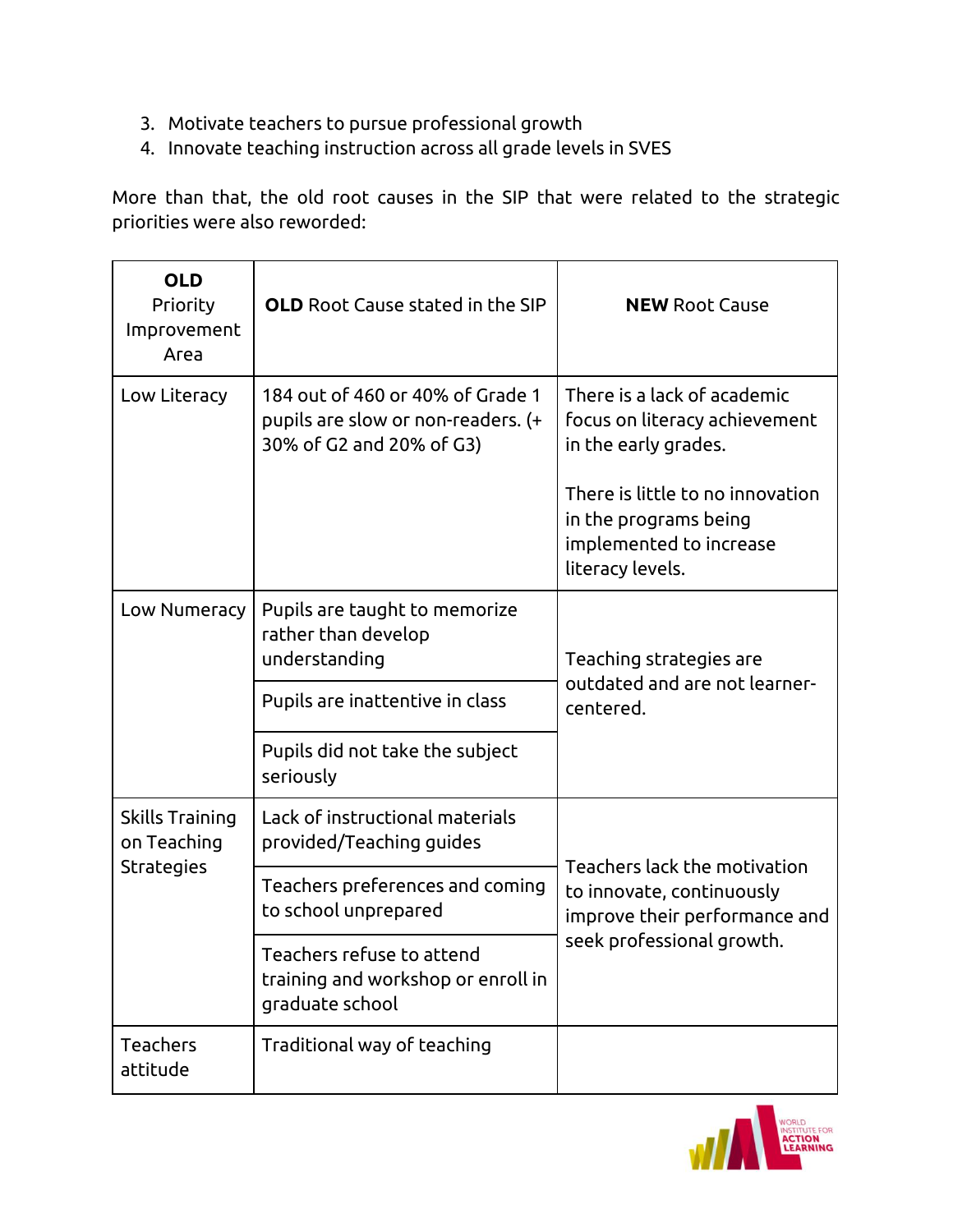| towards<br>teaching                                    | Coming to school for compliance                                                                                                     | Teachers see teaching as a<br>chore and no longer as a<br>fulfilling vocation.                         |
|--------------------------------------------------------|-------------------------------------------------------------------------------------------------------------------------------------|--------------------------------------------------------------------------------------------------------|
|                                                        | Negative mindset/cannot<br>separate personal issues at home<br>and the workplace                                                    |                                                                                                        |
|                                                        |                                                                                                                                     | Some teachers no longer see<br>their value in their profession.                                        |
| Classroom<br>management                                | Inappropriate behavior of<br>children; room not conducive to<br>learning                                                            | Classroom management<br>techniques are outdated and<br>are not evolving.                               |
|                                                        | Pupils perform less activity,<br>inactive learners, limited<br>activities or unruly classroom                                       |                                                                                                        |
|                                                        | Teacher did not provide many<br>opportunity for the learners to<br>differentiated activities inside the<br>classroom                |                                                                                                        |
| Low<br>Achievement<br>level                            | Individual learners; Teachers'<br>factors – lack of instructional<br>materials used; fails to complete<br>the learning competencies | Instructional methods are<br>traditional and not learner-<br>centered.                                 |
|                                                        |                                                                                                                                     | There is little to no<br>coordination and planning<br>among teachers regarding<br>teaching strategies. |
|                                                        |                                                                                                                                     | There are too many<br>distractions that hinder<br>academic focus among the<br>students and teachers.   |
| Partnership<br>with individual<br>parent, SPTA,<br>the | Weak partnership with the<br>individual parents & SPTA and the<br>community                                                         |                                                                                                        |

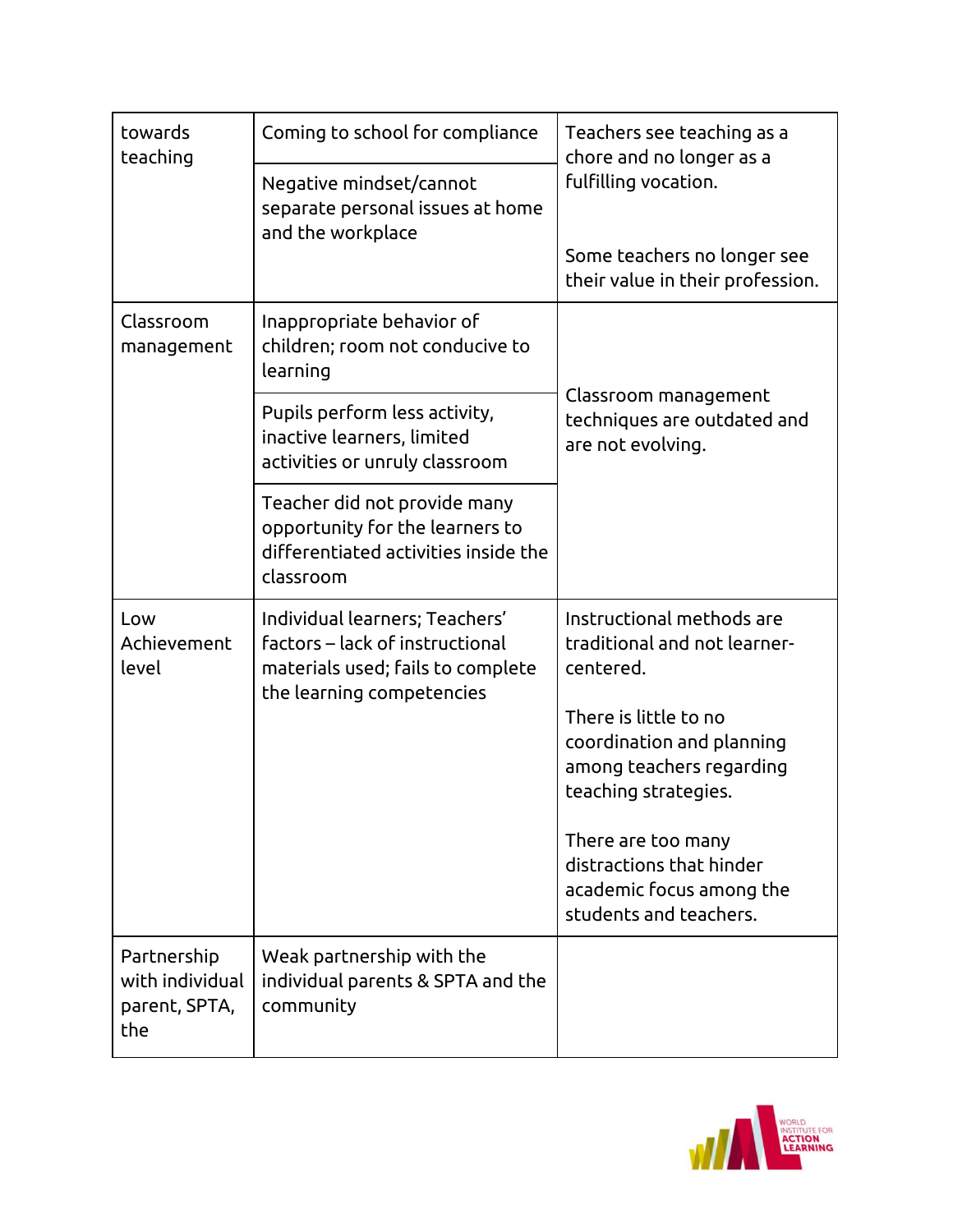| community<br>and<br>stakeholders | Lack of trust and confidence with<br>one another; No regular meetings                    | Stakeholders do not see the<br>value of the school and do not<br>feel valued by the school. |
|----------------------------------|------------------------------------------------------------------------------------------|---------------------------------------------------------------------------------------------|
|                                  | Unaware of the programs and<br>activities of the school; no<br>minutes of every meeting. |                                                                                             |

From here, Miggy pulled in Management Strategies-Asia and WIAL Philippines to partner with San Vicente Elementary School to solve ten (10) of the most pressing challenges that the school was facing for that school year. For over 3 months, 10 action learning coaches worked with 10 groups of teachers in the school to tackle key problems and create concrete actions that the school can practice for the school year.



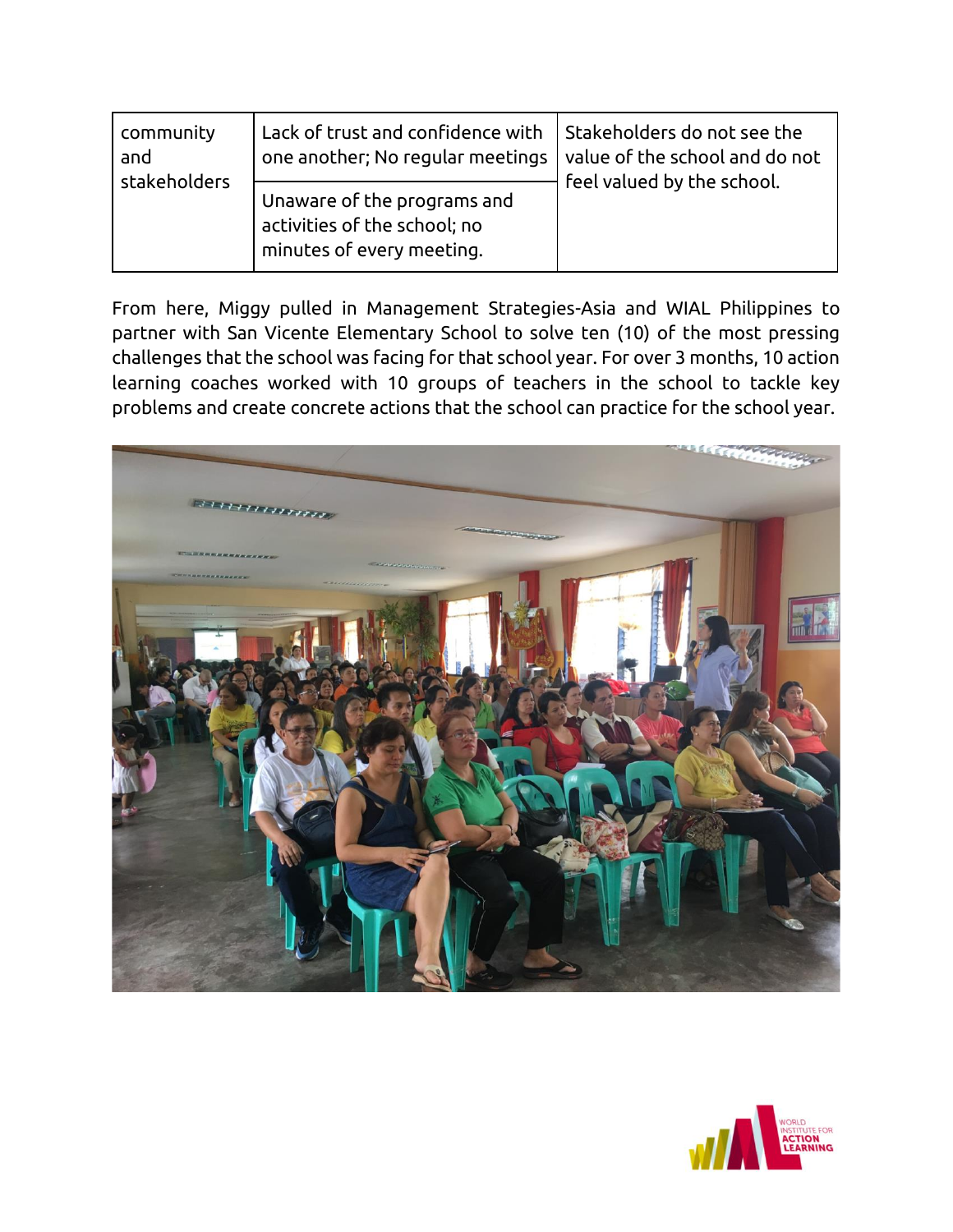## **5 KEY RESULTS FROM THE INTERVENTION**

- 1. **Increased participation** for the first time in the school's history, the entire faculty (75 members) was involved in creating and planning the School Improvement Plan. A translated quote from a participant interviewee says: *"Because of this, I felt energized to participate. Before, we were never included in these discussions. Now, I feel more involved and eager to help the school and our students."*
- 2. **Increased motivation**  teachers reported that they felt more energized and engaged during the sessions. A translated quote is *"We hope that when there's a project, the conversations will be like this. Where it's not just one person talking but everyone is contributing and sharing their ideas. It makes us feel more excited to participate and be involved."*
- *3.* **More openness and empathy among master teachers -** A translated quote from a post-intervention interviewee said that *"Before, it was easy for me to reject new ideas of others. But I realized that if I listened, and tried to understand others, it also encourages them to share ideas without fear."*

Another interviewee shared: *"I was always the first to speak up and share my opinions and ideas. It was refreshing to experience a process that encouraged me to ask questions. Because of this, everyone was listened to and in 2 hours, we felt like we achieved a lot."*

- *4.* **Increased collaboration and accountability** *-* Mr. Miranda observed how the environment changed in the school. After the intervention, he observed the increased frequency of visits of teachers and master teachers to his office where they shared ideas and challenges, and he noticed more collaborative work from the AL teams.
- 5. **Better School Performance and a Leadership Award** The school reported marked improvements in their strategic priorities over the course of the year. In addition to that, Mr. Miranda was awarded as one of the Most Outstanding Principals in Quezon City for the school year. He also completed the foundations of Action Learning program with MALC Tina Alafriz, as sponsored by Management Strategies.

Beyond the 5 results, this intervention proved that the power of Action Learning is not just in creating empowered and psychologically safe cultures, but it's also in its power